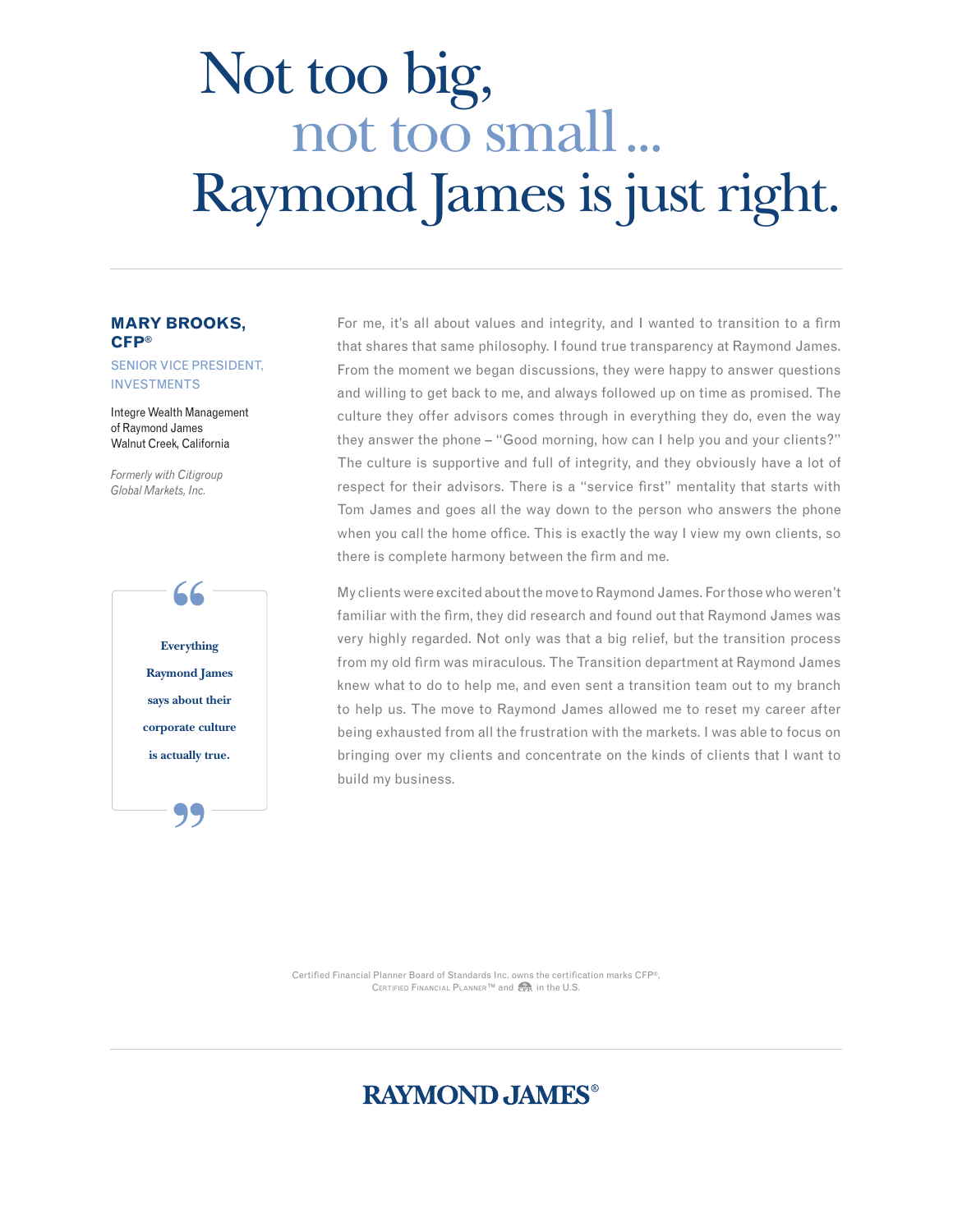# I enjoy the flexibility to be an entrepreneur<br>and grow my own practice.

#### **Diane Morgan**

Senior Vice President, **INVESTMENTS** 

Branch Manager Raymond James & Associates Dayton, Ohio

*Formerly with Citigroup Global Markets, Inc.*

> 99 **In my first phone call**  " **to Raymond James, I asked for the president and was told he was in a meeting and would call back. He called me personally 30 minutes later.**

At Raymond James, I have the capability to make about 98% of the decisions for my branch, and my division level manager is available for any decisions I can't make. Or, I can simply pick up the phone and call Dennis Zank if I need to. At Raymond James, you own everything – from your decisions, to your book of business, to your marketing and branding.

We were with SmithBarney when Citigroup began to struggle, so I started looking for a firm that had national recognition for the right reasons. I was looking for a good cultural fit when I met with Dennis and Tom James at the Women's Symposium. They were honest, forthright with information and answered my questions very candidly. They made my group feel comfortable that we were getting all the information we needed.

At Raymond James, you own your book of business and there are far fewer levels of hierarchy in the management system. We have complete accessibility to upper level management, and they know exactly what is going on at the financial advisor level. Senior managers understand and focus on our business. Since the firm was founded on financial planning, the culture is truly supportive of that – as opposed to firms that emphasize buying and selling stocks. Being an advisor at Raymond James has given me more flexibility in doing business, managing assets and building relationships with clients.

I have the marketing flexibility to create a logo, build a website and do as much or as little as I want to build up our branch. The content provided by Marketing is extraordinary and highly professional. We did not have this kind of resource at our previous firm.

Certified Financial Planner Board of Standards Inc. owns the certification marks CFP®, CERTIFIED FINANCIAL PLANNER™ and CFR in the U.S.

## **RAYMOND, JAMES®**